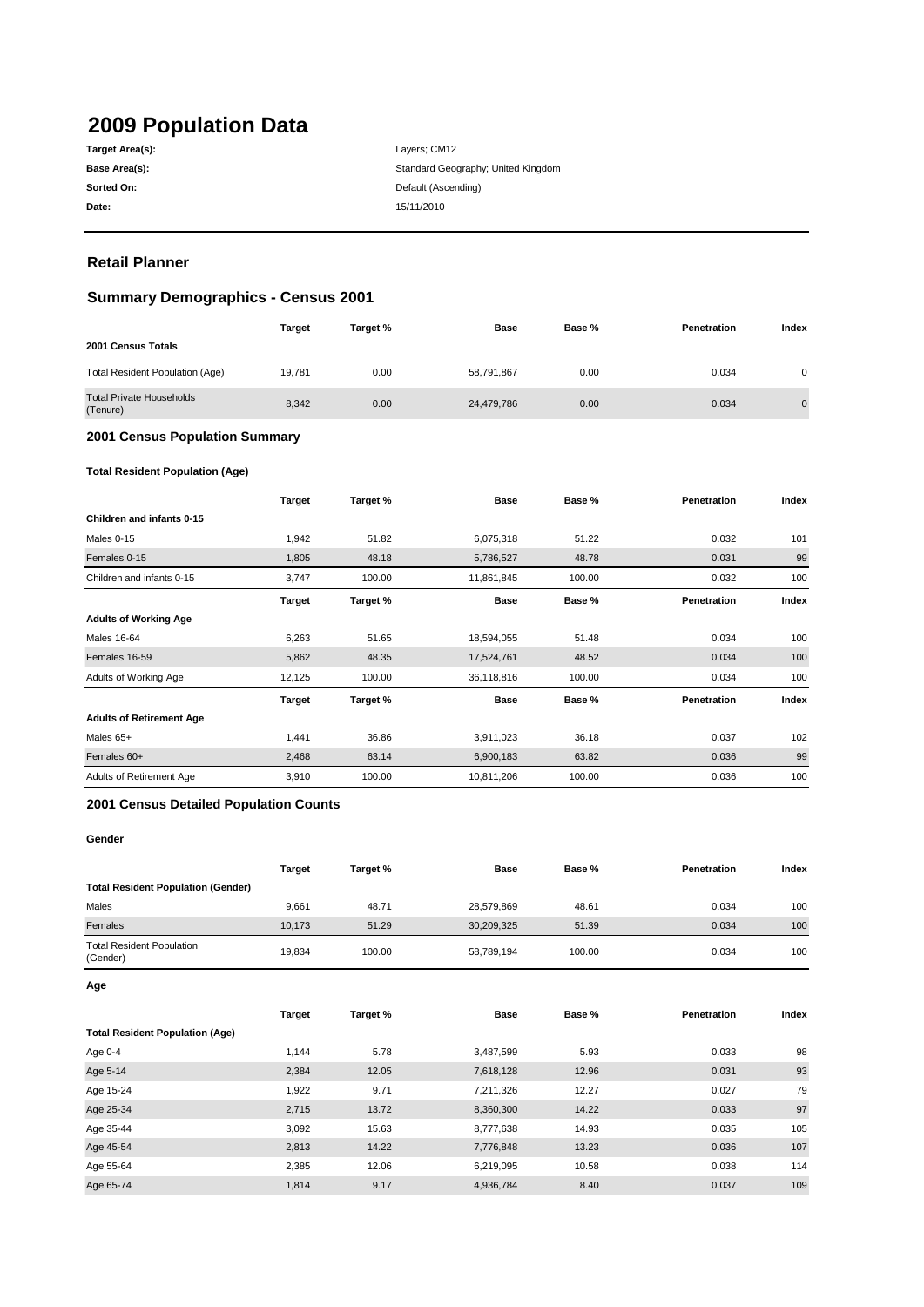| Age 75+                         | .513   | 7.65   | 4.404.149  | 7.49   | 0.034 | 102 |
|---------------------------------|--------|--------|------------|--------|-------|-----|
| Total Resident Population (Age) | 19,781 | 100.00 | 58,791,867 | 100.00 | 0.034 | 100 |

# **2001 Census - Economic Activity**

### **2001 Census - Economic Activity**

**All people aged 16 to 74 (Economic Activity)**

|                                                          | <b>Target</b> | Target % | <b>Base</b> | Base % | Penetration        | Index |
|----------------------------------------------------------|---------------|----------|-------------|--------|--------------------|-------|
| <b>Economically active</b>                               |               |          |             |        |                    |       |
| Economically active - Employee                           | 8,013         | 55.26    | 22,149,642  | 52.28  | 0.036              | 106   |
| Economically active - Full-time<br>students              | 311           | 2.14     | 1,106,393   | 2.61   | 0.028              | 82    |
| Economically active - Self<br>employed with employees    | 456           | 3.14     | 1,254,024   | 2.96   | 0.036              | 106   |
| Economically active - Self<br>employed without employees | 851           | 5.87     | 2,198,472   | 5.19   | 0.039              | 113   |
| Economically active -<br>Unemployed                      | 278           | 1.92     | 1,458,207   | 3.44   | 0.019              | 56    |
| All people aged 16 to 74<br>(Economic Activity)          | 14,500        | 100.00   | 42,364,055  | 100.00 | 0.034              | 100   |
|                                                          |               |          |             |        |                    |       |
|                                                          | <b>Target</b> | Target % | <b>Base</b> | Base % | <b>Penetration</b> | Index |
| <b>Economically inactive</b>                             |               |          |             |        |                    |       |
| Economically inactive - Looking<br>after home/family     | 1,171         | 8.08     | 2,737,615   | 6.46   | 0.043              | 125   |
| Economically inactive - Other                            | 279           | 1.93     | 1,363,465   | 3.22   | 0.021              | 60    |
| Economically inactive - Retired                          | 2,349         | 16.20    | 5,654,426   | 13.35  | 0.042              | 121   |
| Economically inactive - Student                          | 374           | 2.58     | 1,994,208   | 4.71   | 0.019              | 55    |
| Economically inactive -<br>Permanently sick/disabled     | 419           | 2.89     | 2,447,603   | 5.78   | 0.017              | 50    |

#### **2001 Census - Economic Activity by Gender**

|                                                       | <b>Target</b> | Target % | <b>Base</b> | Base % | Penetration | Index |
|-------------------------------------------------------|---------------|----------|-------------|--------|-------------|-------|
| All people aged 16 to 74 (Econ Activity by Gender)    |               |          |             |        |             |       |
| All males aged 16 to 74                               | 7.190         | 49.55    | 20.895.777  | 49.14  | 0.034       | 101   |
| Males Economically active                             | 5.565         | 38.35    | 15,363,899  | 36.13  | 0.036       | 106   |
| Males Economically inactive                           | 1,625         | 11.20    | 5,531,878   | 13.01  | 0.029       | 86    |
| All females aged 16 to 74                             | 7,320         | 50.45    | 21,629,980  | 50.86  | 0.034       | 99    |
| Females Economically active                           | 4.343         | 29.93    | 12.820.775  | 30.15  | 0.034       | 99    |
| Females Economically inactive                         | 2.978         | 20.52    | 8.809.205   | 20.72  | 0.034       | 99    |
| All people aged 16 to 74 (Econ<br>Activity by Gender) | 14.510        | 100.00   | 42,525,757  | 100.00 | 0.034       | 100   |

# **Approximated Social Grade**

|                                                         | <b>Target</b> | Target % | <b>Base</b> | Base % | <b>Penetration</b> | Index |
|---------------------------------------------------------|---------------|----------|-------------|--------|--------------------|-------|
| All people aged 16 and over in HHs (Social Grade)       |               |          |             |        |                    |       |
| AB Higher and intermediate<br>manager/admin/prof        | 5.494         | 34.50    | 9.907.832   | 21.57  | 0.056              | 160   |
| C1 Supervisory, clerical, junior<br>manager/admin/prof  | 5.546         | 34.83    | 13,513,414  | 29.42  | 0.041              | 118   |
| C2 Skilled manual workers                               | 1.600         | 10.05    | 6.996.182   | 15.23  | 0.023              | 66    |
| D Semi-skilled and unskilled<br>manual workers          | 1.251         | 7.86     | 7.976.329   | 17.36  | 0.016              | 45    |
| E On state benefit, unemployed,<br>lowest grade workers | 2.033         | 12.77    | 7.541.557   | 16.42  | 0.027              | 78    |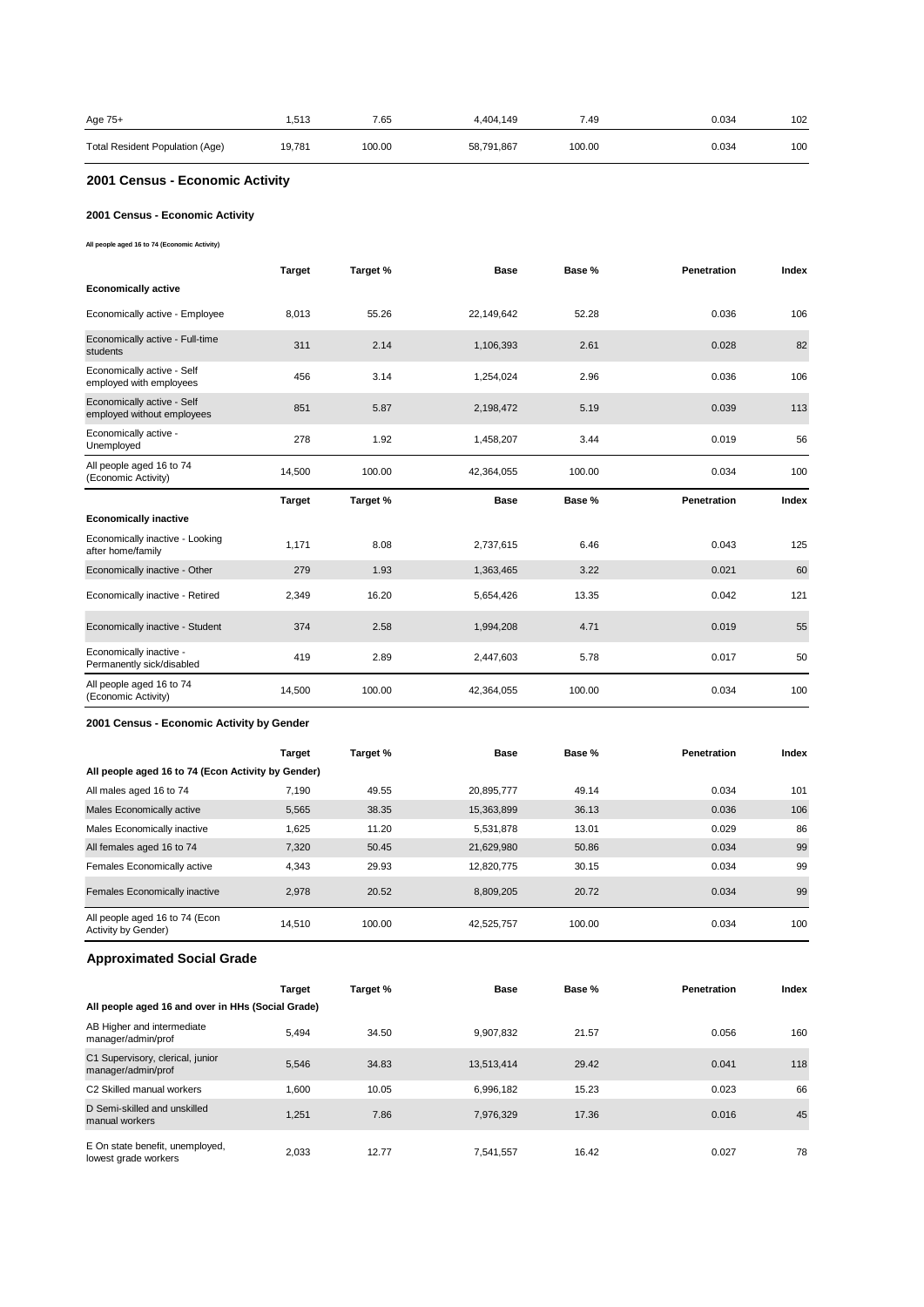| All people aged 16 and over in<br>HHs (Social Grade) | 15,925        | 100.00   | 45,935,314 | 100.00 | 0.035       | 100   |
|------------------------------------------------------|---------------|----------|------------|--------|-------------|-------|
| <b>Ethnic Group (GB)</b>                             |               |          |            |        |             |       |
|                                                      | <b>Target</b> | Target % | Base       | Base % | Penetration | Index |
| All People (Ethnic Group) (GB)                       |               |          |            |        |             |       |
| White                                                | 19,291        | 97.33    | 52,481,255 | 91.91  | 0.037       | 106   |
| White- British (inc. White<br>Scottish)              | 18,770        | 94.70    | 50,366,497 | 88.20  | 0.037       | 107   |
| White- Irish                                         | 179           | 0.90     | 691,606    | 1.21   | 0.026       | 75    |
| White- Other White                                   | 342           | 1.73     | 1,423,152  | 2.49   | 0.024       | 69    |
| Mixed                                                | 152           | 0.77     | 673,743    | 1.18   | 0.023       | 65    |
| Asian or Asian British                               | 232           | 1.17     | 2,328,784  | 4.08   | 0.010       | 29    |
| Asian-Indian                                         | 139           | 0.70     | 1,051,614  | 1.84   | 0.013       | 38    |
| Asian- Pakistani                                     | 25            | 0.12     | 746,520    | 1.31   | 0.003       | 9     |
| Asian- Bangladeshi                                   | 13            | 0.07     | 282,854    | 0.50   | 0.005       | 14    |
| Asian- Other Asian                                   | 55            | 0.28     | 247,796    | 0.43   | 0.022       | 64    |
| <b>Black or Black British</b>                        | 46            | 0.23     | 1,147,400  | 2.01   | 0.004       | 12    |
| <b>Black-Caribbean</b>                               | 22            | 0.11     | 565,839    | 0.99   | 0.004       | 11    |
| Black- African                                       | 19            | 0.09     | 484,578    | 0.85   | 0.004       | 11    |
| Black- Other Black (inc. Black<br>Scottish)          | 6             | 0.03     | 96,983     | 0.17   | 0.006       | 18    |
| Chinese or Other Ethnic Group                        | 98            | 0.49     | 472,190    | 0.83   | 0.021       | 60    |
| Other- Chinese                                       | 82            | 0.42     | 243,243    | 0.43   | 0.034       | 98    |
| Other- Other Ethnic Group                            | 16            | 0.08     | 228,947    | 0.40   | 0.007       | 20    |
| All People (Ethnic Group) (GB)                       | 19,820        | 100.00   | 57,103,372 | 100.00 | 0.035       | 100   |

# **Tenure (HH)**

|                                                          | <b>Target</b> | Target % | <b>Base</b> | Base % | Penetration | Index |
|----------------------------------------------------------|---------------|----------|-------------|--------|-------------|-------|
| All Households (Tenure)                                  |               |          |             |        |             |       |
| Owned (HH)                                               | 7,248         | 86.77    | 16,724,882  | 68.32  | 0.043       | 127   |
| Own- Owns outright (HH)                                  | 3,176         | 38.03    | 7,078,266   | 28.91  | 0.045       | 132   |
| Own- Owns with a mortgage or<br>loan (HH)                | 4,051         | 48.49    | 9,489,495   | 38.76  | 0.043       | 125   |
| Own- Shared ownership (HH)                               | 21            | 0.25     | 157,121     | 0.64   | 0.013       | 39    |
| Social Rented (HH)                                       | 640           | 7.67     | 4,885,741   | 19.96  | 0.013       | 38    |
| Social- Rented from Council<br>(LA/Scottish Homes) (HH)  | 538           | 6.44     | 3,458,066   | 14.13  | 0.016       | 46    |
| Social- Other social rented (HH)                         | 103           | 1.23     | 1,427,675   | 5.83   | 0.007       | 21    |
| Private rented (HH)                                      | 368           | 4.41     | 2,345,327   | 9.58   | 0.016       | 46    |
| Private- Private landlord or<br>letting agency (HH)      | 319           | 3.82     | 2,053,467   | 8.39   | 0.016       | 46    |
| Private- Employer of a<br>household member (HH)          | 21            | 0.26     | 63,564      | 0.26   | 0.034       | 99    |
| Private-Relative or friend of a<br>household member (HH) | 25            | 0.29     | 155,578     | 0.64   | 0.016       | 46    |
| Private- Other (HH)                                      | 3             | 0.04     | 72,718      | 0.30   | 0.004       | 12    |
| Living rent free (HH)                                    | 85            | 1.01     | 523,836     | 2.14   | 0.016       | 47    |
| All Households (Tenure)                                  | 8,353         | 100.00   | 24,479,786  | 100.00 | 0.034       | 100   |
|                                                          | <b>Target</b> | Target % | <b>Base</b> | Base % | Penetration | Index |
| <b>Car Ownership</b>                                     |               |          |             |        |             |       |
| No car or van                                            | 1,246         | 14.96    | 6,717,523   | 27.44  | 0.019       | 55    |
| 1 car or van                                             | 3,705         | 44.48    | 10,715,221  | 43.77  | 0.035       | 102   |
| 2 cars or vans                                           | 2,656         | 31.89    | 5,652,000   | 23.09  | 0.047       | 138   |
| 3 cars or vans                                           | 548           | 6.58     | 1,068,923   | 4.37   | 0.051       | 151   |
| Car Ownership                                            | 8,329         | 100.00   | 24,479,968  | 100.00 | 0.034       | 100   |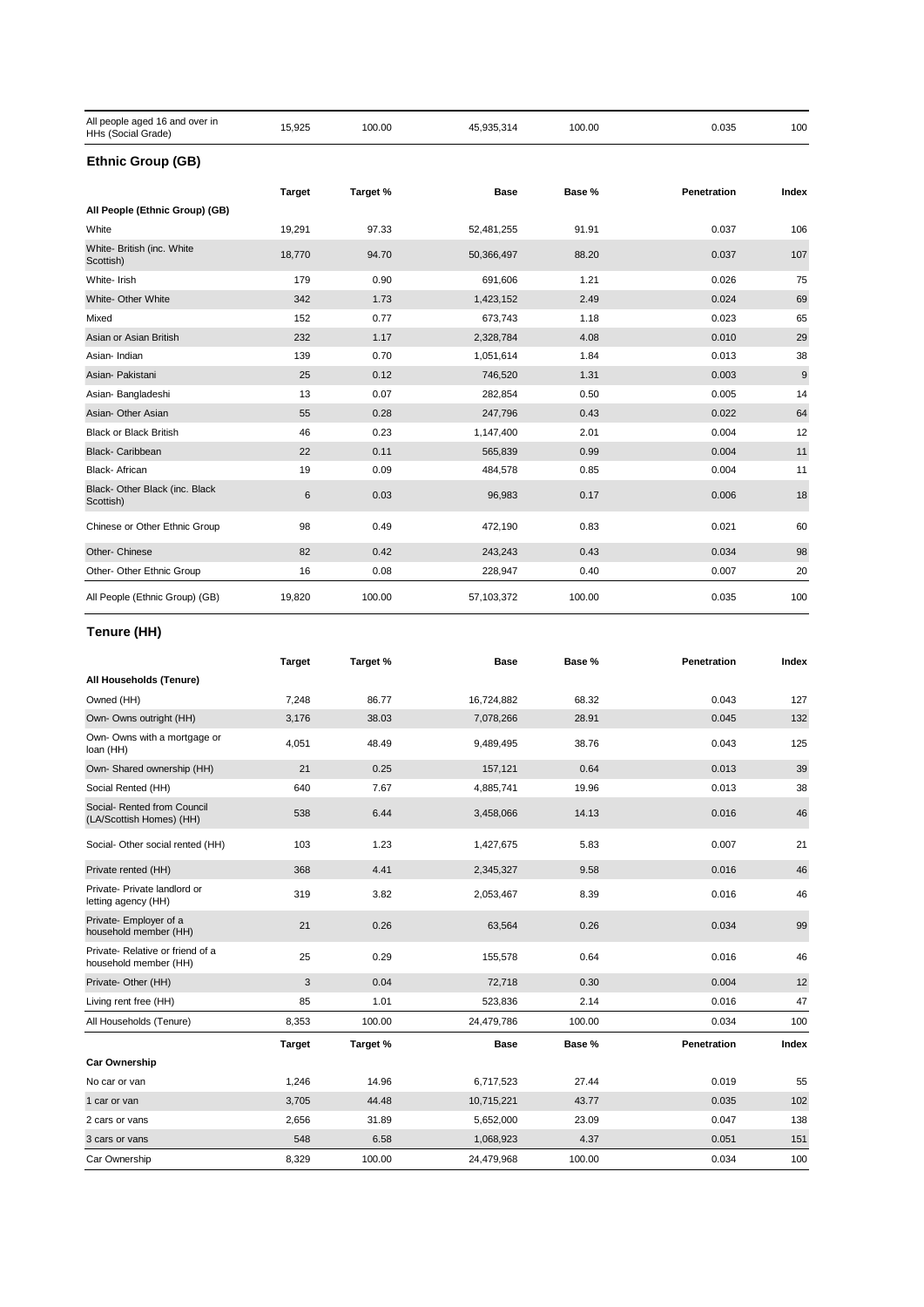# **Summary Demographics - Household and Population Estimates 2009**

|                                                 | <b>Target</b> | Target % | Base        | Base % | Penetration | Index       |
|-------------------------------------------------|---------------|----------|-------------|--------|-------------|-------------|
| Household and Population Estimates 2009: Totals |               |          |             |        |             |             |
| Population estimate 2009                        | 20,167        | 0.00     | 61,861,552  | 0.00   | 0.033       | $\mathbf 0$ |
| Household estimate 2009                         | 8,768         | 0.00     | 26,569,236  | 0.00   | 0.033       | $\pmb{0}$   |
| <b>Population estimate 2009</b>                 |               |          |             |        |             |             |
| <b>Population Estimates 2009 - Summary</b>      |               |          |             |        |             |             |
|                                                 | <b>Target</b> | Target % | <b>Base</b> | Base % | Penetration | Index       |
| Children and infants 0-15                       |               |          |             |        |             |             |
| Males 0-15                                      | 1,752         | 8.69     | 5,904,529   | 9.54   | 0.030       | 91          |
| Females 0-15                                    | 1,648         | 8.17     | 5,625,209   | 9.09   | 0.029       | 90          |
| Population estimate 2009                        | 20,167        | 100.00   | 61,861,552  | 100.00 | 0.033       | 100         |
|                                                 | <b>Target</b> | Target % | <b>Base</b> | Base % | Penetration | Index       |
| <b>Adults of Working Age</b>                    |               |          |             |        |             |             |
| <b>Males 16-64</b>                              | 6,415         | 31.81    | 20,073,631  | 32.45  | 0.032       | 98          |
| Females 16-59                                   | 5,841         | 28.96    | 18,254,555  | 29.51  | 0.032       | 98          |
| Population estimate 2009                        | 20,167        | 100.00   | 61,861,552  | 100.00 | 0.033       | 100         |
|                                                 | <b>Target</b> | Target % | <b>Base</b> | Base % | Penetration | Index       |
| <b>Adults of Retirement Age</b>                 |               |          |             |        |             |             |
| Males 65+                                       | 1,634         | 8.10     | 4,431,393   | 7.16   | 0.037       | 113         |
| Females 60+                                     | 2,876         | 14.26    | 7,572,235   | 12.24  | 0.038       | 117         |
| Population estimate 2009                        | 20,167        | 100.00   | 61,861,552  | 100.00 | 0.033       | 100         |
|                                                 | <b>Target</b> | Target % | <b>Base</b> | Base % | Penetration | Index       |
| Population Estimates 2009 - Gender              |               |          |             |        |             |             |
| Males                                           | 9,801         | 48.60    | 30,409,553  | 49.16  | 0.032       | 99          |
| Females                                         | 10,366        | 51.40    | 31,451,999  | 50.84  | 0.033       | 101         |
| Population estimate 2009                        | 20,167        | 100.00   | 61,861,552  | 100.00 | 0.033       | 100         |
|                                                 | <b>Target</b> | Target % | Base        | Base % | Penetration | Index       |
| Population Estimates 2009 - Age                 |               |          |             |        |             |             |
| Age 0-4                                         | 1,127         | 5.59     | 3,756,088   | 6.07   | 0.030       | 92          |
| Age 5-14                                        | 2,052         | 10.17    | 7,020,391   | 11.35  | 0.029       | 90          |
| Age 15-24                                       | 2,054         | 10.19    | 8,266,438   | 13.36  | 0.025       | 76          |
| Age 25-34                                       | 2,390         | 11.85    | 8,046,491   | 13.01  | 0.030       | 91          |
| Age 35-44                                       | 3,203         | 15.88    | 9,037,584   | 14.61  | 0.035       | 109         |
| Age 45-54                                       | 2,910         | 14.43    | 8,332,911   | 13.47  | 0.035       | 107         |
| Age 55-64                                       | 2,722         | 13.50    | 7,295,181   | 11.79  | 0.037       | 114         |
| Age 65-74                                       | 1,865         | 9.25     | 5,279,117   | 8.53   | 0.035       | 108         |
| Age 75-84                                       | 1,307         | 6.48     | 3,458,793   | 5.59   | 0.038       | 116         |
| Age $85+$                                       | 536           | 2.66     | 1,368,558   | 2.21   | 0.039       | 120         |
| Population estimate 2009                        | 20,167        | 100.00   | 61,861,552  | 100.00 | 0.033       | 100         |
|                                                 |               |          |             |        |             |             |

# **Summary Demographics - Household and Population Projections**

|                              | <b>Target</b> | Target % | <b>Base</b> | Base % | Penetration | Index       |
|------------------------------|---------------|----------|-------------|--------|-------------|-------------|
| <b>Household Projections</b> |               |          |             |        |             |             |
| Household Projection 2029    | 9,596         | 0.00     | 32,678,892  | 0.00   | 0.029       | 0           |
| Household Projection 2028    | 9,564         | 0.00     | 32,392,564  | 0.00   | 0.030       | $\mathbf 0$ |
| Household Projection 2027    | 9,531         | 0.00     | 32,105,549  | 0.00   | 0.030       | 0           |
| Household Projection 2026    | 9,467         | 0.00     | 31,815,636  | 0.00   | 0.030       | $\mathbf 0$ |
| Household Projection 2025    | 9,445         | 0.00     | 31,529,239  | 0.00   | 0.030       | 0           |
| Household Projection 2024    | 9,415         | 0.00     | 31,241,215  | 0.00   | 0.030       | $\mathbf 0$ |
| Household Projection 2023    | 9,353         | 0.00     | 30,948,527  | 0.00   | 0.030       | 0           |
| Household Projection 2022    | 9,302         | 0.00     | 30,650,777  | 0.00   | 0.030       | $\mathbf 0$ |
| Household Projection 2021    | 9,261         | 0.00     | 30,345,892  | 0.00   | 0.031       | 0           |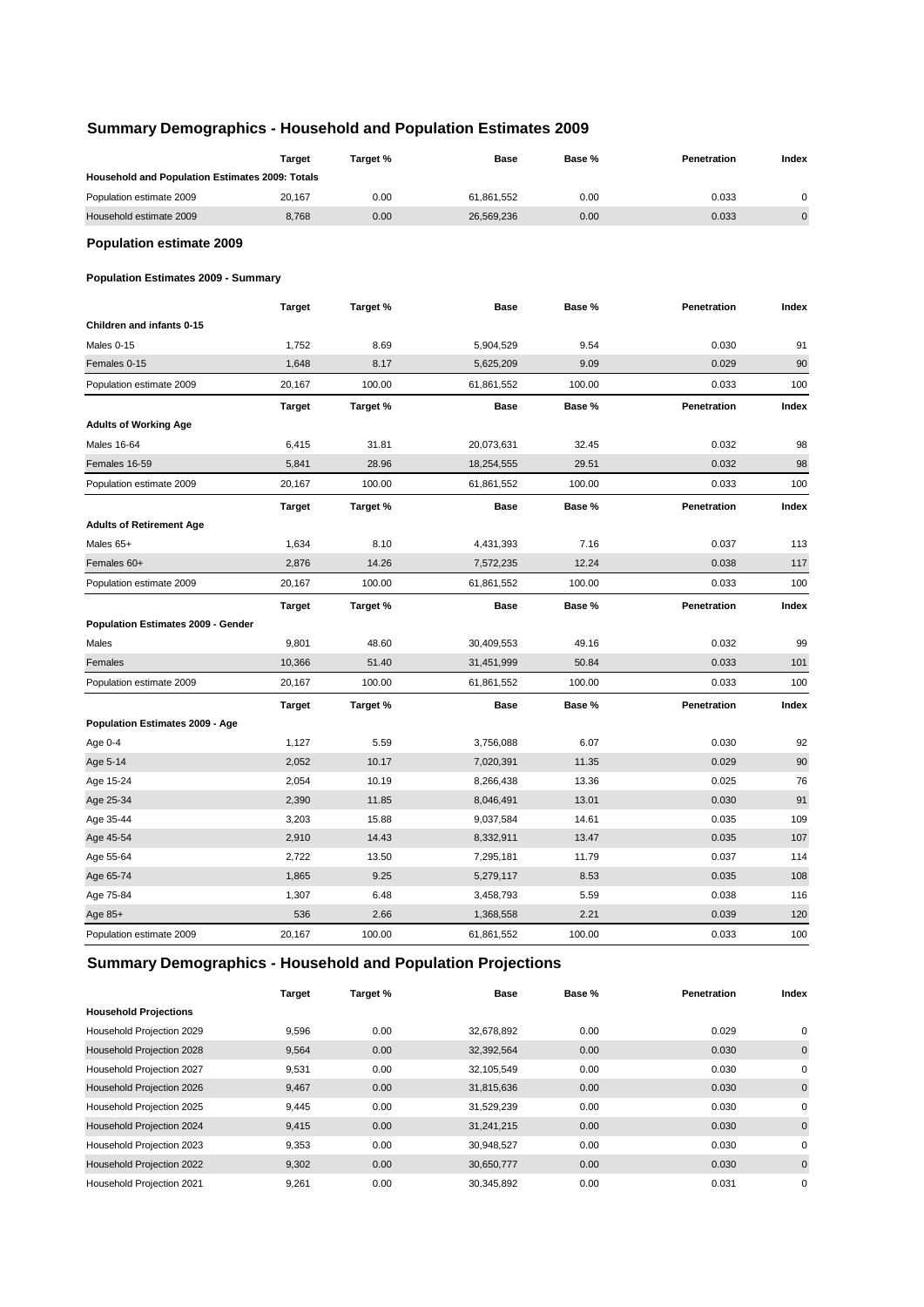| Household Projection 2020           | 9,246         | 0.00     | 30,039,214  | 0.00   | 0.031       | $\mathbf{0}$ |
|-------------------------------------|---------------|----------|-------------|--------|-------------|--------------|
| Household Projection 2019           | 9,202         | 0.00     | 29,731,779  | 0.00   | 0.031       | 0            |
| Household Projection 2018           | 9,124         | 0.00     | 29,420,278  | 0.00   | 0.031       | $\pmb{0}$    |
| Household Projection 2017           | 9,137         | 0.00     | 29,105,088  | 0.00   | 0.031       | 0            |
| Household Projection 2016           | 9,086         | 0.00     | 28,790,130  | 0.00   | 0.032       | $\mathbf 0$  |
| Household Projection 2015           | 9,007         | 0.00     | 28,470,361  | 0.00   | 0.032       | 0            |
| Household Projection 2014           | 8,949         | 0.00     | 28,149,891  | 0.00   | 0.032       | 0            |
| Household Projection 2013           | 8,919         | 0.00     | 27,827,983  | 0.00   | 0.032       | 0            |
| Household Projection 2012           | 8,936         | 0.00     | 27,508,323  | 0.00   | 0.033       | 0            |
| Household Projection 2011           | 8,850         | 0.00     | 27,190,321  | 0.00   | 0.033       | 0            |
| Household Projection 2010           | 8,874         | 0.00     | 26,865,586  | 0.00   | 0.033       | $\pmb{0}$    |
|                                     | <b>Target</b> | Target % | <b>Base</b> | Base % | Penetration | Index        |
| Population Projections 2010 - Total |               |          |             |        |             |              |
|                                     |               |          |             |        |             |              |
| Total Resident Population (2010)    | 20,370        | 0.00     | 62,308,631  | 0.00   | 0.033       | $\mathbf 0$  |
|                                     | <b>Target</b> | Target % | <b>Base</b> | Base % | Penetration | Index        |
| Population Projections 2011 - Total |               |          |             |        |             |              |
| Total Resident Population (2011)    | 20,379        | 0.00     | 62,755,281  | 0.00   | 0.033       | $\mathbf 0$  |
|                                     | <b>Target</b> | Target % | <b>Base</b> | Base % | Penetration | Index        |
| Population Projections 2012 - Total |               |          |             |        |             |              |
| Total Resident Population (2012)    | 20,462        | 0.00     | 63,199,130  | 0.00   | 0.032       | 0            |
|                                     | <b>Target</b> | Target % | <b>Base</b> | Base % | Penetration | Index        |
| Population Projections 2013 - Total |               |          |             |        |             |              |

# **Population Projections 2014**

#### **Total Resident Population (2014)**

**Population Projections 2014 - Summary**

|                                      | <b>Target</b> | Target % | <b>Base</b> | Base % | Penetration | Index |
|--------------------------------------|---------------|----------|-------------|--------|-------------|-------|
| Children and infants 0-15 (2014)     |               |          |             |        |             |       |
| Males 0-15 (2014)                    | 1,851         | 9.06     | 6,073,773   | 9.48   | 0.031       | 96    |
| Females 0-15 (2014)                  | 1,748         | 8.56     | 5,797,265   | 9.05   | 0.030       | 95    |
| Total Resident Population (2014)     | 20,427        | 100.00   | 64,060,137  | 100.00 | 0.032       | 100   |
|                                      | <b>Target</b> | Target % | <b>Base</b> | Base % | Penetration | Index |
| Adults of Working Age (2014)         |               |          |             |        |             |       |
| Males 16-64 (2014)                   | 6,232         | 30.51    | 20,397,567  | 31.84  | 0.031       | 96    |
| Females 16-59 (2014)                 | 5,765         | 28.22    | 18,616,742  | 29.06  | 0.031       | 97    |
| Total Resident Population (2014)     | 20,427        | 100.00   | 64,060,137  | 100.00 | 0.032       | 100   |
|                                      | <b>Target</b> | Target % | <b>Base</b> | Base % | Penetration | Index |
| Adults of Retirement Age (2014)      |               |          |             |        |             |       |
| Males 65+ (2014)                     | 1,830         | 8.96     | 5,138,506   | 8.02   | 0.036       | 112   |
| Females 60+ (2014)                   | 3,003         | 14.70    | 8,036,284   | 12.54  | 0.037       | 117   |
| Total Resident Population (2014)     | 20,427        | 100.00   | 64,060,137  | 100.00 | 0.032       | 100   |
|                                      | <b>Target</b> | Target % | <b>Base</b> | Base % | Penetration | Index |
| Population Projections 2014 - Gender |               |          |             |        |             |       |
| Males (2014)                         | 9,913         | 48.53    | 31,609,846  | 49.34  | 0.031       | 98    |
| Females (2014)                       | 10,515        | 51.47    | 32,450,291  | 50.66  | 0.032       | 102   |
| Total Resident Population (2014)     | 20,427        | 100.00   | 64,060,137  | 100.00 | 0.032       | 100   |
|                                      | <b>Target</b> | Target % | <b>Base</b> | Base % | Penetration | Index |

**Population Projections 2014 - Age**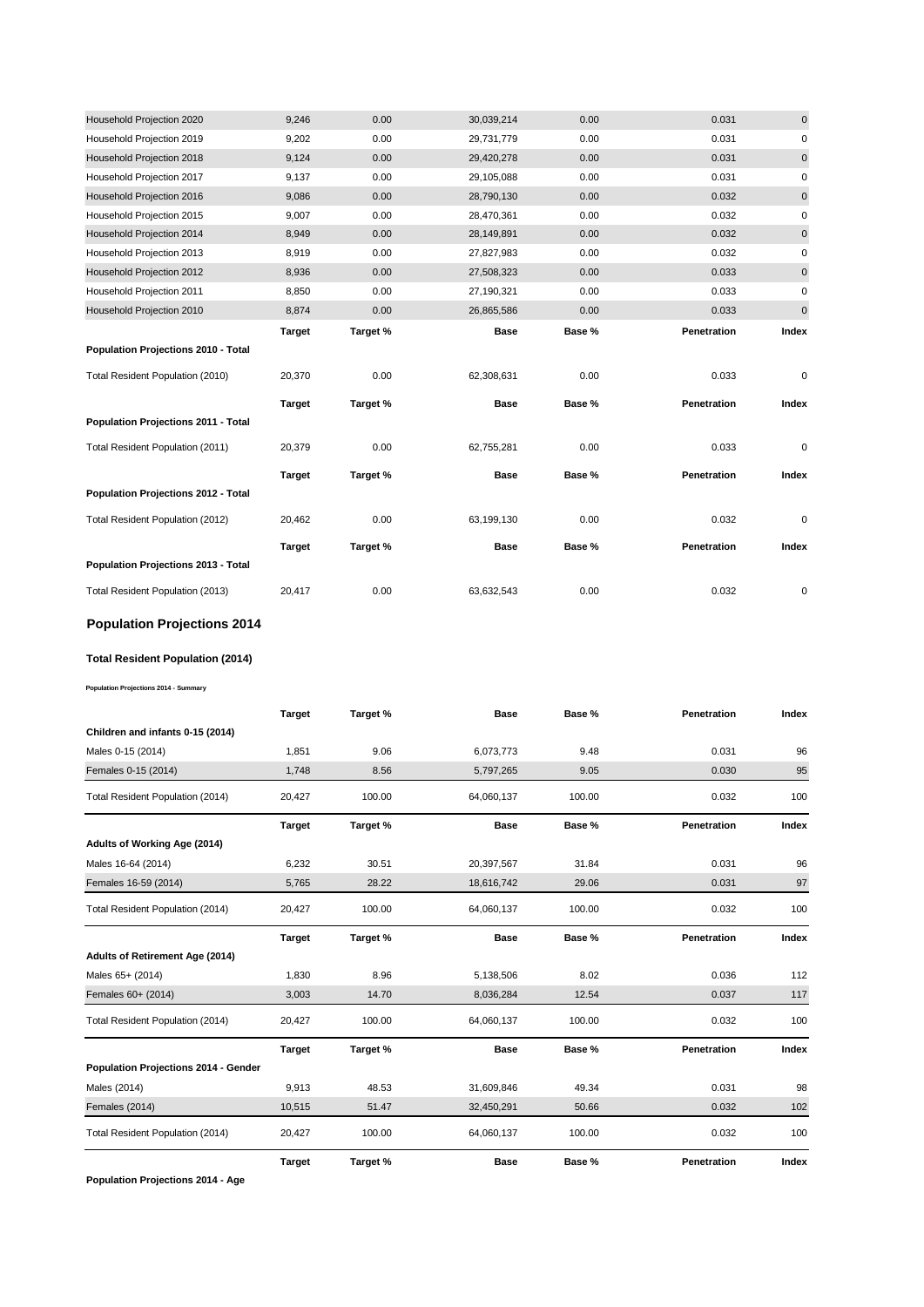| Age 0-4 (2014)                      | 1,227         | 6.01     | 3,964,452   | 6.19   | 0.031       | 97    |
|-------------------------------------|---------------|----------|-------------|--------|-------------|-------|
| Age 5-14 (2014)                     | 2,165         | 10.60    | 7,203,620   | 11.25  | 0.030       | 94    |
| Age 15-24 (2014)                    | 2,055         | 10.06    | 7,987,891   | 12.47  | 0.026       | 81    |
| Age 25-34 (2014)                    | 2,334         | 11.42    | 9,010,442   | 14.07  | 0.026       | 81    |
| Age 35-44 (2014)                    | 2,807         | 13.74    | 8,238,311   | 12.86  | 0.034       | 107   |
| Age 45-54 (2014)                    | 3,143         | 15.39    | 9,007,015   | 14.06  | 0.035       | 109   |
| Age 55-64 (2014)                    | 2,509         | 12.28    | 7,241,106   | 11.30  | 0.035       | 109   |
| Age 65-74 (2014)                    | 2,222         | 10.88    | 6,113,948   | 9.54   | 0.036       | 114   |
| Age 75-84 (2014)                    | 1,402         | 6.87     | 3,734,026   | 5.83   | 0.038       | 118   |
| Age 85+ (2014)                      | 565           | 2.76     | 1,559,326   | 2.43   | 0.036       | 114   |
| Total Resident Population (2014)    | 20,427        | 100.00   | 64,060,137  | 100.00 | 0.032       | 100   |
|                                     | <b>Target</b> | Target % | <b>Base</b> | Base % | Penetration | Index |
| Population Projections 2015 - Total |               |          |             |        |             |       |
|                                     |               |          |             |        |             |       |
| Total Resident Population (2015)    | 20,493        | 0.00     | 64,482,878  | 0.00   | 0.032       | 0     |
|                                     | <b>Target</b> | Target % | <b>Base</b> | Base % | Penetration | Index |
| Population Projections 2016 - Total |               |          |             |        |             |       |
| Total Resident Population (2016)    | 20,601        | 0.00     | 64,901,276  | 0.00   | 0.032       | 0     |
|                                     | <b>Target</b> | Target % | <b>Base</b> | Base % | Penetration | Index |
| Population Projections 2017 - Total |               |          |             |        |             |       |
| Total Resident Population (2017)    | 20,671        | 0.00     | 65,318,447  | 0.00   | 0.032       | 0     |
|                                     | <b>Target</b> | Target % | <b>Base</b> | Base % | Penetration | Index |
| Population Projections 2018 - Total |               |          |             |        |             |       |

# **Population Projections 2019**

# **Total Resident Population (2019)**

**Population Projections 2019 - Summary**

|                                      | <b>Target</b> | Target % | <b>Base</b> | Base % | Penetration | Index |
|--------------------------------------|---------------|----------|-------------|--------|-------------|-------|
| Children and infants 0-15 (2019)     |               |          |             |        |             |       |
| Males 0-15 (2019)                    | 1,916         | 9.24     | 6,316,143   | 9.54   | 0.030       | 97    |
| Females 0-15 (2019)                  | 1,838         | 8.87     | 6,037,929   | 9.12   | 0.030       | 97    |
| Total Resident Population (2019)     | 20,725        | 100.00   | 66,177,832  | 100.00 | 0.031       | 100   |
|                                      | <b>Target</b> | Target % | <b>Base</b> | Base % | Penetration | Index |
| Adults of Working Age (2019)         |               |          |             |        |             |       |
| Males 16-64 (2019)                   | 6,183         | 29.83    | 20,729,212  | 31.32  | 0.030       | 95    |
| Females 16-59 (2019)                 | 5,653         | 27.28    | 18,762,435  | 28.35  | 0.030       | 96    |
| Total Resident Population (2019)     | 20,725        | 100.00   | 66,177,832  | 100.00 | 0.031       | 100   |
|                                      | <b>Target</b> | Target % | <b>Base</b> | Base % | Penetration | Index |
| Adults of Retirement Age (2019)      |               |          |             |        |             |       |
| Males 65+ (2019)                     | 1,949         | 9.40     | 5,690,942   | 8.60   | 0.034       | 109   |
| Females 60+ (2019)                   | 3,187         | 15.38    | 8,641,171   | 13.06  | 0.037       | 118   |
| Total Resident Population (2019)     | 20,725        | 100.00   | 66,177,832  | 100.00 | 0.031       | 100   |
|                                      | <b>Target</b> | Target % | <b>Base</b> | Base % | Penetration | Index |
| Population Projections 2019 - Gender |               |          |             |        |             |       |
| Males (2019)                         | 10,047        | 48.48    | 32,736,297  | 49.47  | 0.031       | 98    |
| <b>Females (2019)</b>                | 10,678        | 51.52    | 33,441,535  | 50.53  | 0.032       | 102   |
| Total Resident Population (2019)     | 20,725        | 100.00   | 66,177,832  | 100.00 | 0.031       | 100   |
|                                      | <b>Target</b> | Target % | <b>Base</b> | Base % | Penetration | Index |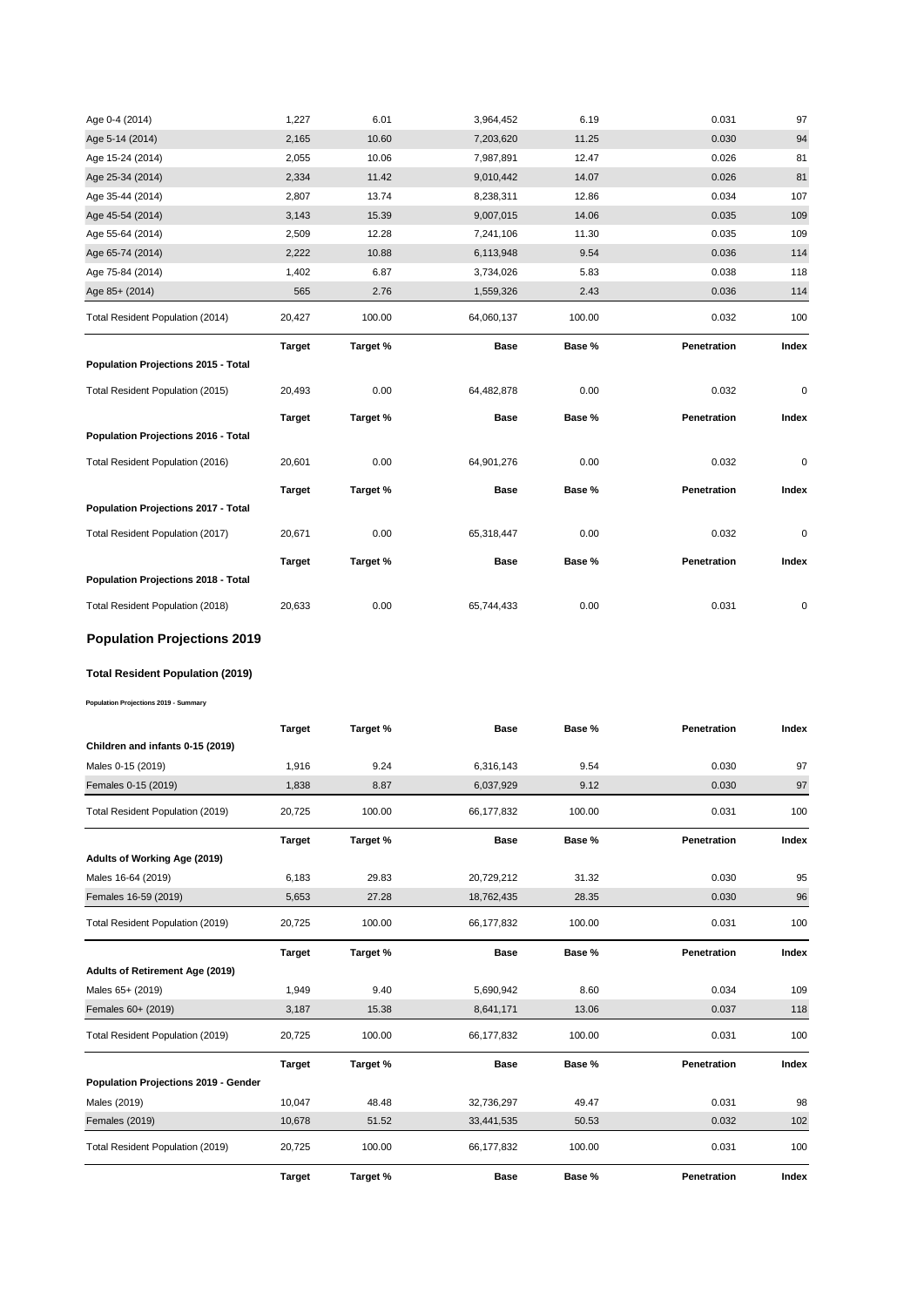#### **Population Projections 2019 - Age**

| Age 0-4 (2019)                      | 1,211         | 5.85     | 3,998,057   | 6.04   | 0.030       | 97        |
|-------------------------------------|---------------|----------|-------------|--------|-------------|-----------|
| Age 5-14 (2019)                     | 2,343         | 11.30    | 7,688,676   | 11.62  | 0.031       | 97        |
| Age 15-24 (2019)                    | 1,974         | 9.52     | 7,525,457   | 11.37  | 0.026       | 84        |
| Age 25-34 (2019)                    | 2,455         | 11.85    | 9,404,049   | 14.21  | 0.026       | 83        |
| Age 35-44 (2019)                    | 2,545         | 12.28    | 8,343,036   | 12.61  | 0.031       | 97        |
| Age 45-54 (2019)                    | 3,010         | 14.52    | 8,817,841   | 13.32  | 0.034       | 109       |
| Age 55-64 (2019)                    | 2,707         | 13.06    | 7,940,909   | 12.00  | 0.034       | 109       |
| Age 65-74 (2019)                    | 2,309         | 11.14    | 6,512,386   | 9.84   | 0.036       | 113       |
| Age 75-84 (2019)                    | 1,496         | 7.22     | 4,128,598   | 6.24   | 0.036       | 116       |
| Age 85+ (2019)                      | 675           | 3.26     | 1,818,823   | 2.75   | 0.037       | 119       |
| Total Resident Population (2019)    | 20,725        | 100.00   | 66,177,832  | 100.00 | 0.031       | 100       |
|                                     | <b>Target</b> | Target % | <b>Base</b> | Base % | Penetration | Index     |
| Population Projections 2020 - Total |               |          |             |        |             |           |
| Total Resident Population (2020)    | 20,791        | 0.00     | 66,614,106  | 0.00   | 0.031       | $\pmb{0}$ |
|                                     | <b>Target</b> | Target % | <b>Base</b> | Base % | Penetration | Index     |
| Population Projections 2021 - Total |               |          |             |        |             |           |
| Total Resident Population (2021)    | 20,780        | 0.00     | 67,053,012  | 0.00   | 0.031       | $\pmb{0}$ |
|                                     | <b>Target</b> | Target % | <b>Base</b> | Base % | Penetration | Index     |
| Population Projections 2022 - Total |               |          |             |        |             |           |
| Total Resident Population (2022)    | 20,856        | 0.00     | 67,493,269  | 0.00   | 0.031       | 0         |
|                                     | <b>Target</b> | Target % | <b>Base</b> | Base % | Penetration | Index     |
| Population Projections 2023 - Total |               |          |             |        |             |           |
| Total Resident Population (2023)    | 20,930        | 0.00     | 67,924,917  | 0.00   | 0.031       | 0         |
| <b>Population Projections 2024</b>  |               |          |             |        |             |           |
|                                     |               |          |             |        |             |           |

#### **Total Resident Population (2024)**

**Population Projections 2024 - Summary**

|                                      | <b>Target</b> | Target % | <b>Base</b> | Base % | Penetration | Index |
|--------------------------------------|---------------|----------|-------------|--------|-------------|-------|
| Children and infants 0-15 (2024)     |               |          |             |        |             |       |
| Males 0-15 (2024)                    | 1,942         | 9.26     | 6,480,502   | 9.48   | 0.030       | 98    |
| Females 0-15 (2024)                  | 1,862         | 8.88     | 6,198,552   | 9.07   | 0.030       | 98    |
| Total Resident Population (2024)     | 20,979        | 100.00   | 68,347,600  | 100.00 | 0.031       | 100   |
|                                      | <b>Target</b> | Target % | <b>Base</b> | Base % | Penetration | Index |
| Adults of Working Age (2024)         |               |          |             |        |             |       |
| Males 16-64 (2024)                   | 6,122         | 29.18    | 21,099,331  | 30.87  | 0.029       | 95    |
| Females 16-59 (2024)                 | 5,512         | 26.28    | 18,793,378  | 27.50  | 0.029       | 96    |
| Total Resident Population (2024)     | 20,979        | 100.00   | 68,347,600  | 100.00 | 0.031       | 100   |
|                                      |               |          |             |        |             |       |
|                                      | <b>Target</b> | Target % | <b>Base</b> | Base % | Penetration | Index |
| Adults of Retirement Age (2024)      |               |          |             |        |             |       |
| Males 65+ (2024)                     | 2,113         | 10.07    | 6,276,201   | 9.18   | 0.034       | 110   |
| Females 60+ (2024)                   | 3,428         | 16.34    | 9,499,636   | 13.90  | 0.036       | 118   |
| Total Resident Population (2024)     | 20,979        | 100.00   | 68,347,600  | 100.00 | 0.031       | 100   |
|                                      | <b>Target</b> | Target % | <b>Base</b> | Base % | Penetration | Index |
| Population Projections 2024 - Gender |               |          |             |        |             |       |
| Males (2024)                         | 10,177        | 48.51    | 33,856,034  | 49.54  | 0.030       | 98    |
| Females (2024)                       | 10,802        | 51.49    | 34,491,566  | 50.46  | 0.031       | 102   |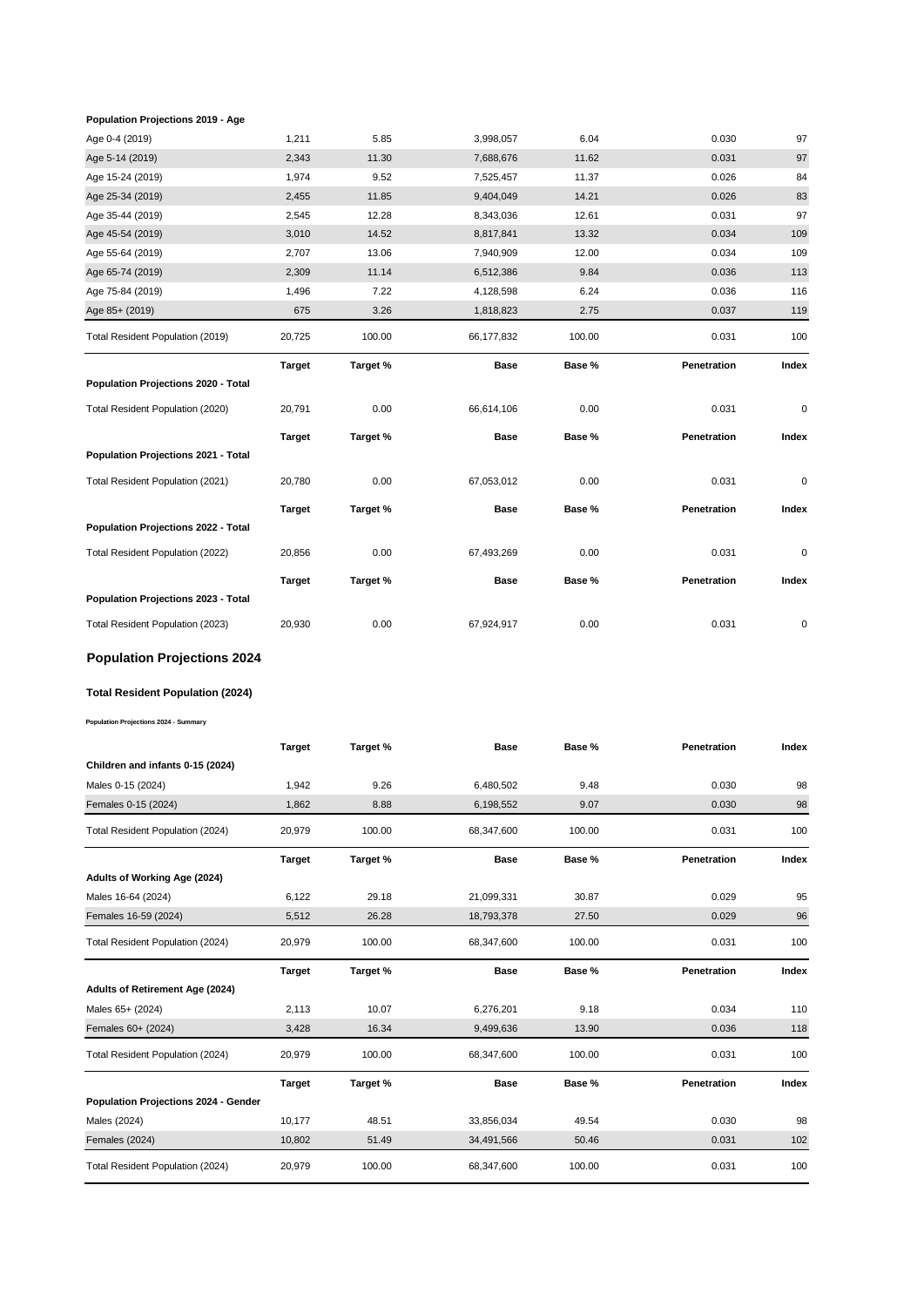|                                            | <b>Target</b> | Target % | Base        | Base % | Penetration | Index |
|--------------------------------------------|---------------|----------|-------------|--------|-------------|-------|
| Population Projections 2024 - Age          |               |          |             |        |             |       |
| Age 0-4 (2024)                             | 1,179         | 5.62     | 3,988,746   | 5.84   | 0.030       | 96    |
| Age 5-14 (2024)                            | 2,401         | 11.44    | 7,951,115   | 11.63  | 0.030       | 98    |
| Age 15-24 (2024)                           | 2,061         | 9.82     | 7,721,862   | 11.30  | 0.027       | 87    |
| Age 25-34 (2024)                           | 2,400         | 11.44    | 9,112,947   | 13.33  | 0.026       | 86    |
| Age 35-44 (2024)                           | 2,583         | 12.31    | 9,289,417   | 13.59  | 0.028       | 91    |
| Age 45-54 (2024)                           | 2,660         | 12.68    | 8,039,938   | 11.76  | 0.033       | 108   |
| Age 55-64 (2024)                           | 2,887         | 13.76    | 8,600,804   | 12.58  | 0.034       | 109   |
| Age 65-74 (2024)                           | 2,215         | 10.56    | 6,521,985   | 9.54   | 0.034       | 111   |
| Age 75-84 (2024)                           | 1,785         | 8.51     | 4,913,184   | 7.19   | 0.036       | 118   |
| Age 85+ (2024)                             | 809           | 3.85     | 2,207,602   | 3.23   | 0.037       | 119   |
| Total Resident Population (2024)           | 20,979        | 100.00   | 68,347,600  | 100.00 | 0.031       | 100   |
|                                            | Target        | Target % | Base        | Base % | Penetration | Index |
| Population Projections 2025 - Total        |               |          |             |        |             |       |
|                                            |               |          |             |        |             |       |
| Total Resident Population (2025)           | 21,024        | 0.00     | 68,762,299  | 0.00   | 0.031       | 0     |
|                                            | <b>Target</b> | Target % | Base        | Base % | Penetration | Index |
| Population Projections 2026 - Total        |               |          |             |        |             |       |
| Total Resident Population (2026)           | 21,052        | 0.00     | 69,166,518  | 0.00   | 0.030       | 0     |
|                                            | Target        | Target % | <b>Base</b> | Base % | Penetration | Index |
| Population Projections 2027 - Total        |               |          |             |        |             |       |
|                                            |               |          |             |        |             |       |
| Total Resident Population (2027)           | 21,121        | 0.00     | 69,589,203  | 0.00   | 0.030       | 0     |
|                                            | Target        | Target % | Base        | Base % | Penetration | Index |
| <b>Population Projections 2028 - Total</b> |               |          |             |        |             |       |
| Total Resident Population (2028)           | 21,169        | 0.00     | 70,008,417  | 0.00   | 0.030       | 0     |
| <b>Population Projections 2029</b>         |               |          |             |        |             |       |
| Total Resident Population (2029)           |               |          |             |        |             |       |
|                                            |               |          |             |        |             |       |
| Population Projections 2029 - Summary      |               |          |             |        |             |       |
|                                            | Target        | Target % | Base        | Base % | Penetration | Index |
| Children and infants 0-15 (2029)           |               |          |             |        |             |       |
| Males 0-15 (2029)                          | 1,933         | 9.12     | 6,554,317   | 9.31   | 0.030       | 98    |
| Females 0-15 (2029)                        | 1,849         | 8.72     | 6,270,447   | 8.90   | 0.030       | 98    |
| Total Resident Population (2029)           | 21,200        | 100.00   | 70,425,063  | 100.00 | 0.030       | 100   |
|                                            |               |          |             |        |             |       |
|                                            | <b>Target</b> | Target % | <b>Base</b> | Base % | Penetration | Index |
| Adults of Working Age (2029)               |               |          |             |        |             |       |
| Males 16-64 (2029)                         | 6,083         | 28.69    | 21,434,719  | 30.44  | 0.028       | 94    |
| Females 16-59 (2029)                       | 5,415         | 25.54    | 18,813,872  | 26.71  | 0.029       | 96    |
| Total Resident Population (2029)           | 21,200        | 100.00   | 70,425,063  | 100.00 | 0.030       | 100   |
|                                            | Target        | Target % | Base        | Base % | Penetration | Index |
| Adults of Retirement Age (2029)            |               |          |             |        |             |       |
| Males 65+ (2029)                           | 2,266         | 10.69    | 6,926,419   | 9.84   | 0.033       | 109   |
| Females 60+ (2029)                         | 3,654         | 17.24    | 10,425,289  | 14.80  | 0.035       | 116   |
| Total Resident Population (2029)           | 21,200        | 100.00   | 70,425,063  | 100.00 | 0.030       | 100   |
|                                            | Target        | Target % | <b>Base</b> | Base % | Penetration | Index |
| Population Projections 2029 - Gender       |               |          |             |        |             |       |
|                                            |               |          |             |        |             |       |
| Males (2029)                               | 10,282        | 48.50    | 34,915,455  | 49.58  | 0.029       | 98    |
| <b>Females (2029)</b>                      | 10,918        | 51.50    | 35,509,608  | 50.42  | 0.031       | 102   |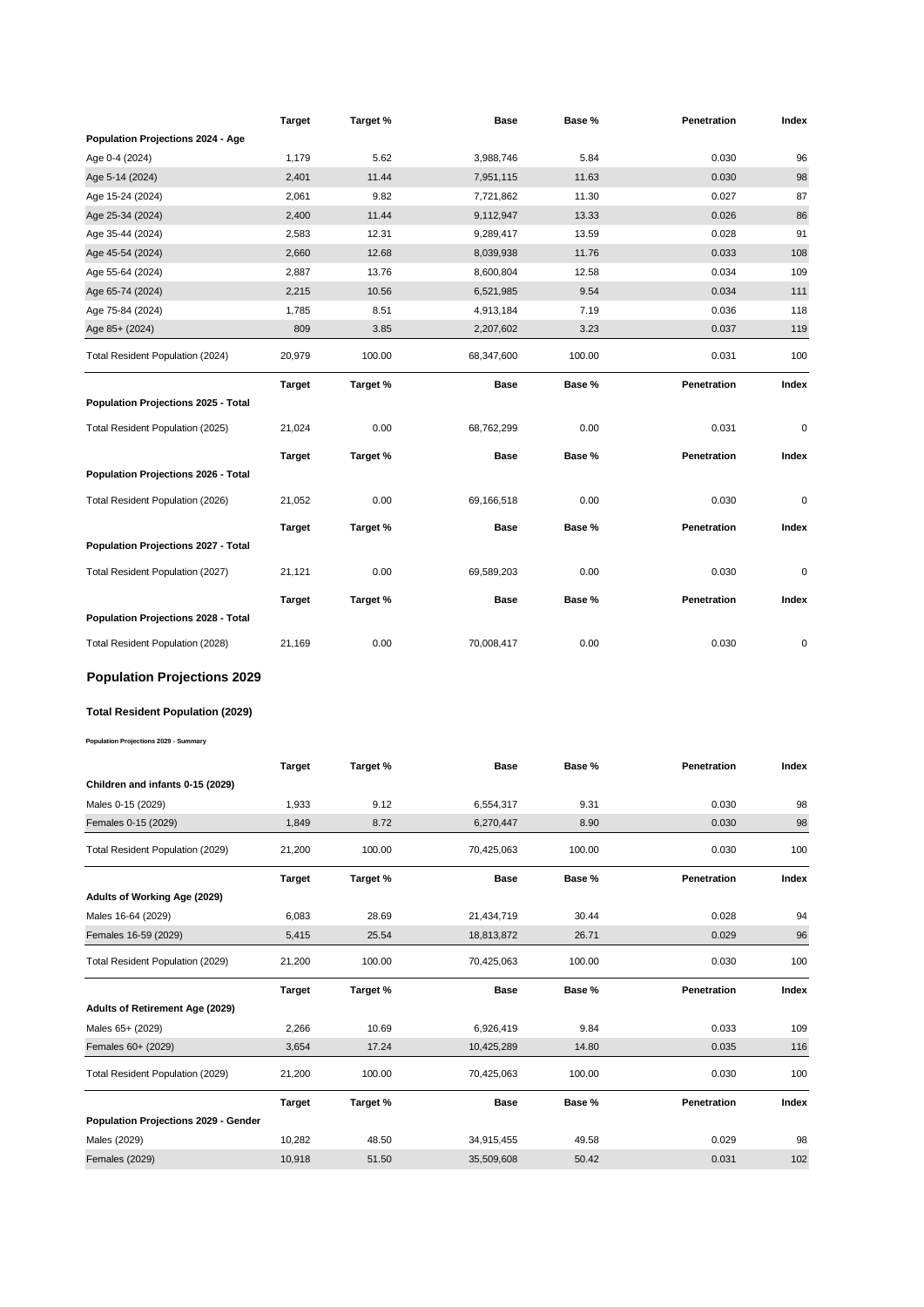| Total Resident Population (2029)                                                | 21,200        | 100.00       | 70,425,063             | 100.00       | 0.030          | 100         |
|---------------------------------------------------------------------------------|---------------|--------------|------------------------|--------------|----------------|-------------|
|                                                                                 | <b>Target</b> | Target %     | Base                   | Base %       | Penetration    | Index       |
| <b>Population Projections 2029 - Age</b>                                        |               |              |                        |              |                |             |
| Age 0-4 (2029)                                                                  | 1,158         | 5.46         | 3,938,063              | 5.59         | 0.029          | 98          |
| Age 5-14 (2029)                                                                 | 2,378         | 11.21        | 8,081,966              | 11.48        | 0.029          | 98          |
| Age 15-24 (2029)                                                                | 2,257         | 10.64        | 8,259,933              | 11.73        | 0.027          | 91          |
| Age 25-34 (2029)                                                                | 2,282         | 10.76        | 8,579,132              | 12.18        | 0.027          | 88          |
| Age 35-44 (2029)                                                                | 2,704         | 12.75        | 9,992,243              | 14.19        | 0.027          | 90          |
| Age 45-54 (2029)                                                                | 2,388         | 11.26        | 7,718,121              | 10.96        | 0.031          | 103<br>109  |
| Age 55-64 (2029)                                                                | 2,899         | 13.67        | 8,852,741              | 12.57        | 0.033          |             |
| Age 65-74 (2029)                                                                | 2,259         | 10.65        | 6,888,262              | 9.78         | 0.033          | 109<br>119  |
| Age 75-84 (2029)                                                                | 1,985<br>892  | 9.36<br>4.21 | 5,527,666<br>2,586,936 | 7.85<br>3.67 | 0.036<br>0.035 | 115         |
| Age 85+ (2029)                                                                  |               |              |                        |              |                |             |
| Total Resident Population (2029)                                                | 21,200        | 100.00       | 70,425,063             | 100.00       | 0.030          | 100         |
|                                                                                 | <b>Target</b> | Target %     | Base                   | Base %       | Penetration    | Index       |
| Summary Demographics - Experian Revised Household and Population Estimates 2009 |               |              |                        |              |                |             |
| <b>Experian Revised Households</b>                                              | 8,909         | 0.00         | 26,522,644             | 0.00         | 0.034          | 0           |
| <b>Experian Revised Population</b>                                              | 20,446        | 0.00         | 61,796,587             | 0.00         | 0.033          | $\mathbf 0$ |
| Experian Revised Adults 15+                                                     | 17,282        | 0.00         | 50,996,904             | 0.00         | 0.034          | $\pmb{0}$   |
| Experian Revised Adults 16+                                                     | 17,042        | 0.00         | 50,243,304             | 0.00         | 0.034          | $\pmb{0}$   |
| Experian Revised Adults 18+                                                     | 16,531        | 0.00         | 48,680,614             | 0.00         | 0.034          | $\mathbf 0$ |
|                                                                                 | <b>Target</b> | Target %     | Base                   | Base %       | Penetration    | Index       |
| <b>Summary Demographics - Experian Revised Population Projections</b>           |               |              |                        |              |                |             |
| <b>Experian Revised Population</b><br>Projection 2010                           | 20,742        | 0.00         | 62,229,085             | 0.00         | 0.033          | 0           |
| <b>Experian Revised Population</b><br>Projection 2011                           | 20,817        | 0.00         | 62,654,320             | 0.00         | 0.033          | $\mathbf 0$ |
| <b>Experian Revised Population</b><br>Projection 2012                           | 21,002        | 0.00         | 63,085,385             | 0.00         | 0.033          | 0           |
| <b>Experian Revised Population</b><br>Projection 2013                           | 21,068        | 0.00         | 63,504,351             | 0.00         | 0.033          | $\pmb{0}$   |
| <b>Experian Revised Population</b><br>Projection 2014                           | 21,171        | 0.00         | 63,927,064             | 0.00         | 0.033          | 0           |
| <b>Experian Revised Population</b><br>Projection 2015                           | 21,354        | 0.00         | 64,358,105             | 0.00         | 0.033          | $\mathbf 0$ |
| <b>Experian Revised Population</b><br>Projection 2016                           | 21,521        | 0.00         | 64,784,524             | 0.00         | 0.033          | 0           |
| <b>Experian Revised Population</b><br>Projection 2017                           | 21,706        | 0.00         | 65,216,599             | 0.00         | 0.033          | $\pmb{0}$   |
| <b>Experian Revised Population</b><br>Projection 2018                           | 21,766        | 0.00         | 65,662,222             | 0.00         | 0.033          | 0           |
| <b>Experian Revised Population</b><br>Projection 2019                           | 21,939        | 0.00         | 66,096,464             | 0.00         | 0.033          | $\pmb{0}$   |
| <b>Experian Revised Population</b><br>Projection 2020                           | 22,093        | 0.00         | 66,533,131             | 0.00         | 0.033          | 0           |
| <b>Experian Revised Population</b><br>Projection 2021                           | 22,164        | 0.00         | 66,976,171             | 0.00         | 0.033          | $\pmb{0}$   |
| <b>Experian Revised Population</b><br>Projection 2022                           | 22,314        | 0.00         | 67,405,290             | 0.00         | 0.033          | 0           |
| <b>Experian Revised Population</b><br>Projection 2023                           | 22,487        | 0.00         | 67,829,839             | 0.00         | 0.033          | $\mathbf 0$ |
| <b>Experian Revised Population</b><br>Projection 2024                           | 22,611        | 0.00         | 68,260,739             | 0.00         | 0.033          | $\pmb{0}$   |
| <b>Experian Revised Population</b><br>Projection 2025                           | 22,714        | 0.00         | 68,671,881             | 0.00         | 0.033          | $\mathbf 0$ |
| <b>Experian Revised Population</b><br>Projection 2026                           | 22,805        | 0.00         | 69,089,141             | 0.00         | 0.033          | 0           |
| <b>Experian Revised Population</b><br>Projection 2027                           | 22,942        | 0.00         | 69,487,301             | 0.00         | 0.033          | $\mathbf 0$ |
| <b>Experian Revised Population</b><br>Projection 2028                           | 23,053        | 0.00         | 69,875,273             | 0.00         | 0.033          | 0           |